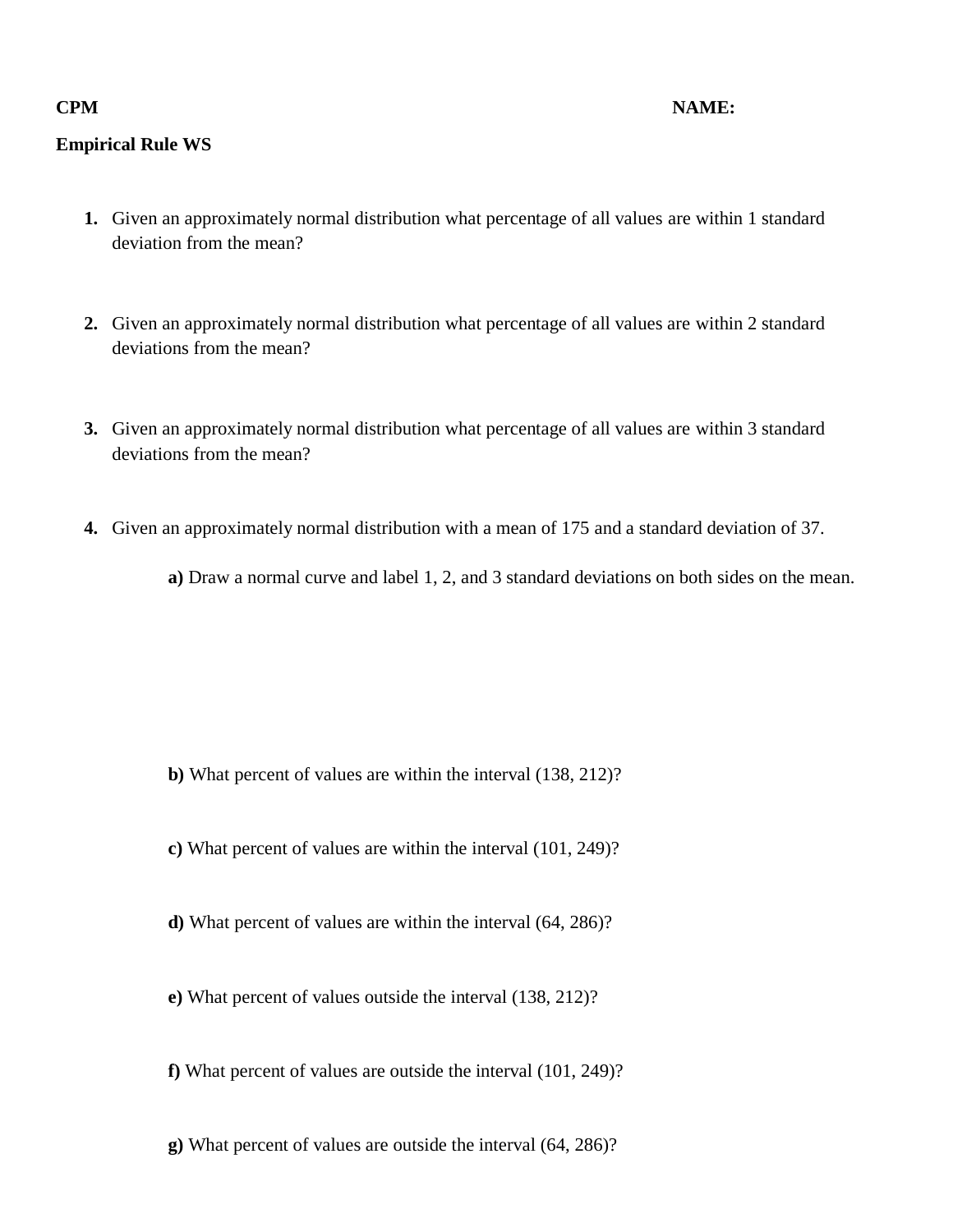## **5.** Given an approximately normal distribution with a mean of 121 and a standard deviation of 40.

a) Draw a normal curve and label 1, 2, and 3 standard deviations on both sides on the mean.

b) What interval contains 68% of all values?

c) What interval contains 95% of all values?

d) What interval contains 99.7% of all values?

e) What percent of values are above 201?

f) What percent of values are below 81?

**6.** Given an approximately normal distribution with a mean of 159 and a standard deviation of 70.

a) What percent of values are within the interval (89, 299)?

b) What percent of values are within the interval (19, 159)?

c) What interval contains 99.7% of all values?

d) What percent of values are above 229?

e) What percent of values are outside the interval (19, 229)?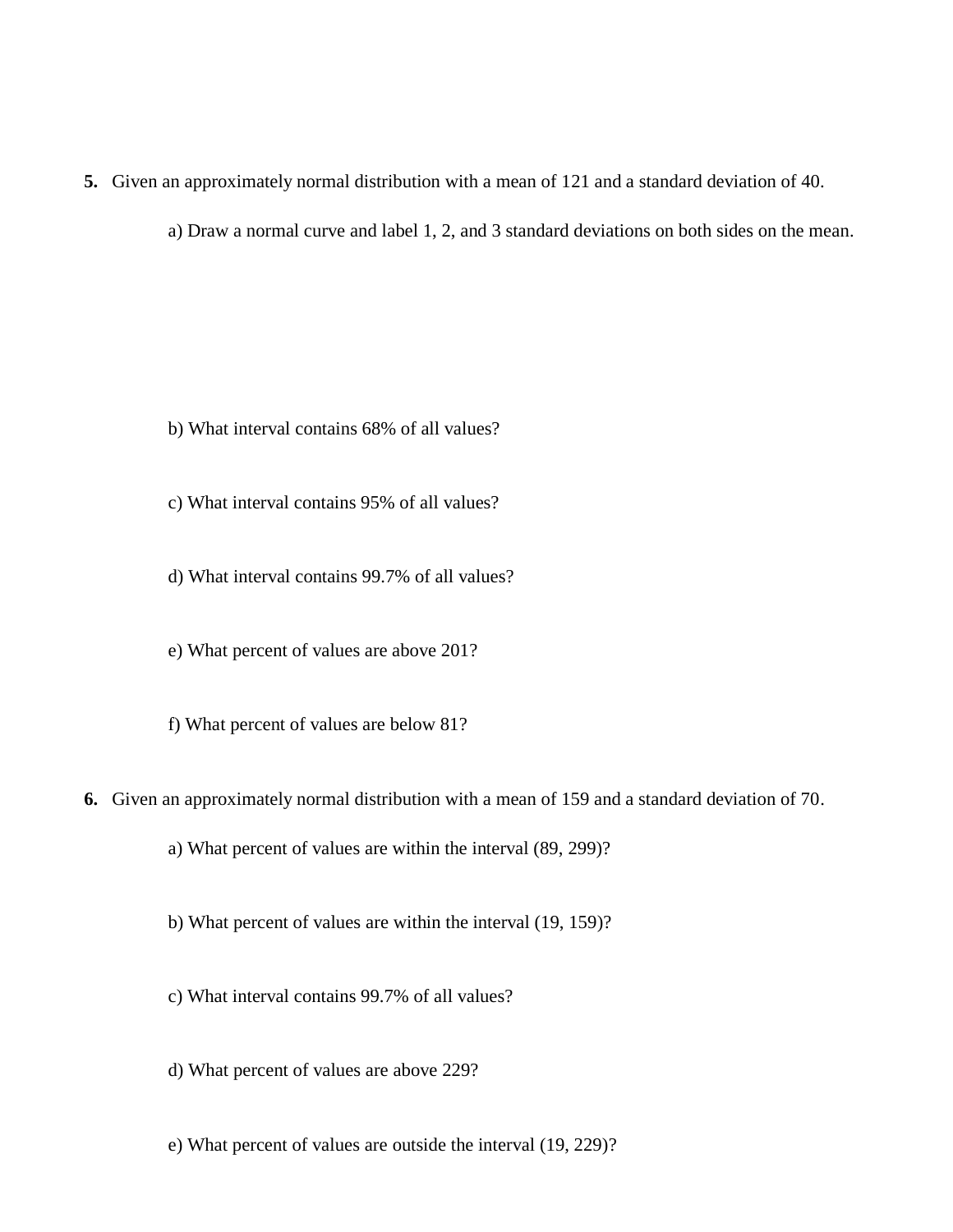7. The heights of male students is normally distributed with a mean of 170 cm and a standard deviation of 8 cm. Find the percentage of male students whose height is: (Draw and label a bell curve to help)

a) between 162 cm and 170 cm b) between 170 cm and 186 cm

c) between 178 cm and 186 cm d) less than 162 cm

e) less than 154 cm f) greater than 162 cm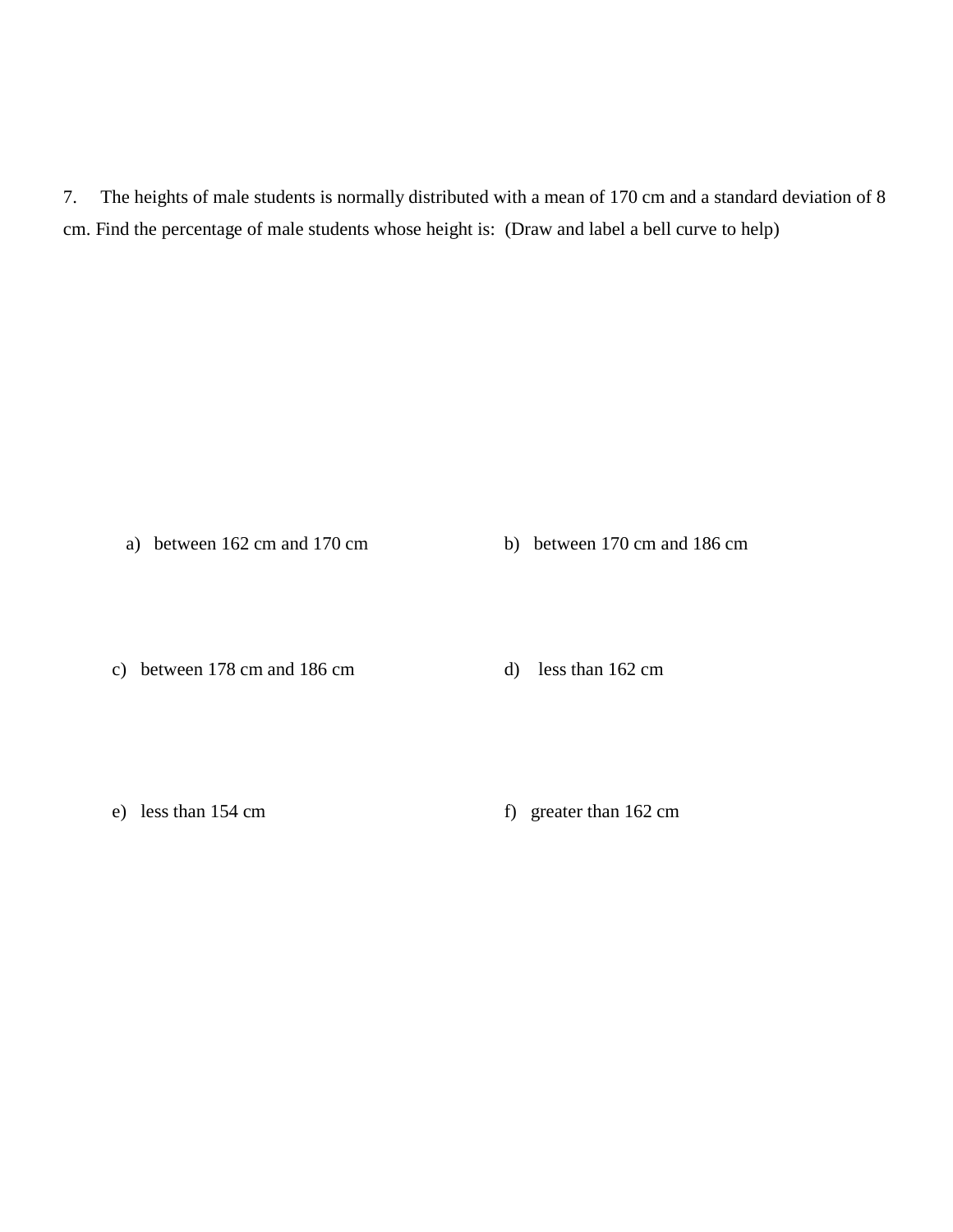8) It is known that when a specific type of radish is grown in a certain manner without fertilizer the weights of the radishes produced are normally distributed with a mean of 40g and a standard deviation of 10g. When the same type of radish is grown in the same way except for the inclusion of fertilizer, it is known that the weights of the radishes produced are normally distributed with a mean of 140g and a standard deviation of 40g. Determine the proportion of radishes grown: (Draw the distribution)

- a) Without fertilizer with weights less than 50 grams.
- b) With fertilizer with weights less than 60 grams.
- c) With and without fertilizer with weights between 20 and 60 grams.
- d) With and without fertilizer that will have weights greater than or equal to 60 grams.